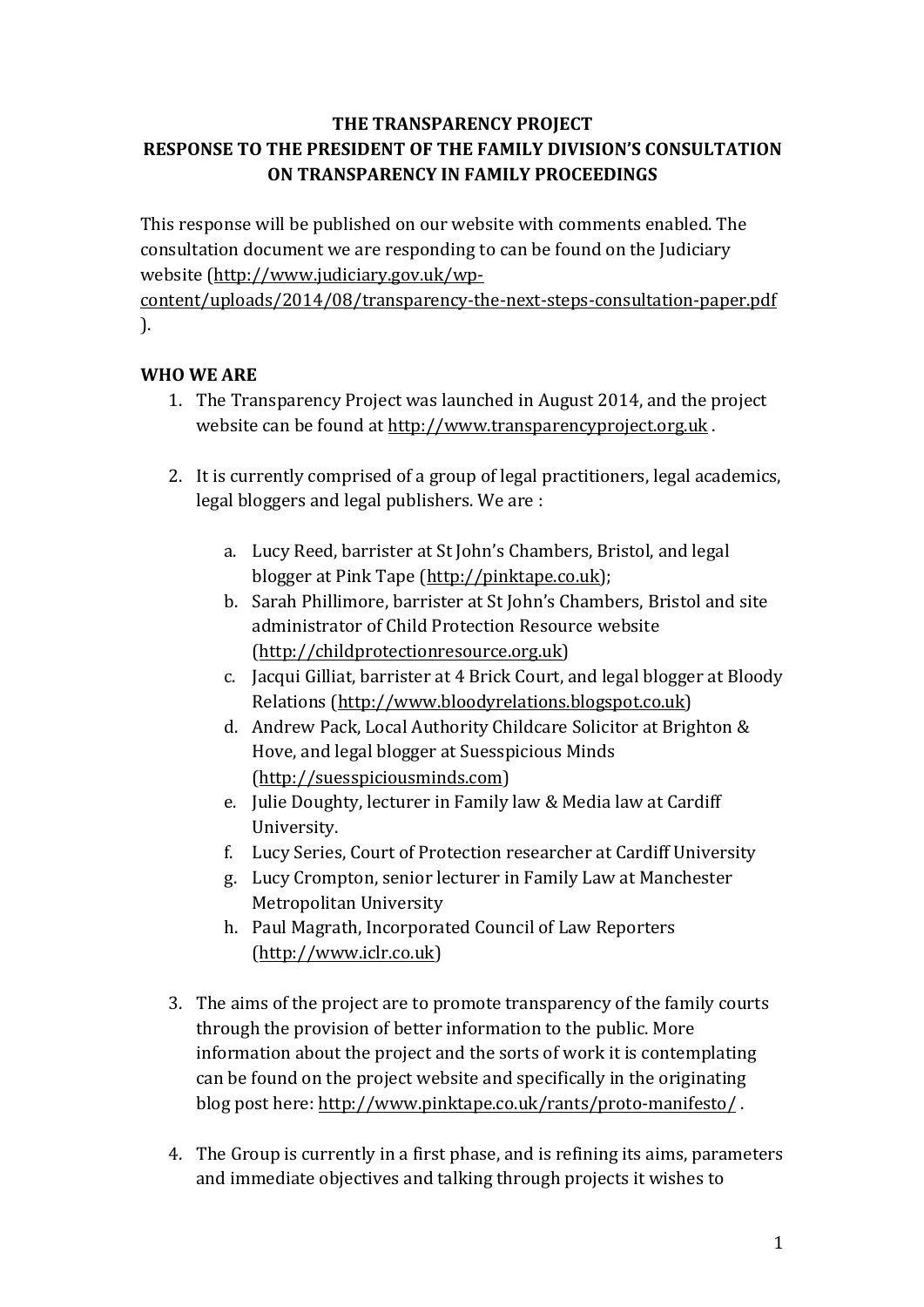develop in the short to medium term, as well as planning for the longer term. 

- 5. The Group's "Mission Statement" is still under consideration, but as currently articulated is as follows:
	- *I.* The Transparency Project aims to promote the transparency of Family Court proceedings in England and Wales through providing straightforward, accurate and accessible information for litigants and the wider public.
	- II. The Transparency Project does not seek to promote a particular perspective on the Family Justice System but through its work aims to facilitate and engage with evidence based and properly informed *public* debate.
	- III. The Transparency Project aims to contribute to and promote debate about Transparency and the Family Justice System by exploring nontraditional methods of stimulating informed debate and of delivering public legal information.
	- *IV.* The individual participants in the project hold different personal views about issues in these fields and the project neither adopts those views nor seeks to prohibit its members from expressing them. The participants' shared belief is that there is a pressing public need for the provision of good quality information to be presented to the public in accessible form in order for public debate and opinion to be informed, and that the reporting of cases via the mainstream media *is currently insufficient to achieve this aim fully.*
	- *V.* The Transparency Project aims in due course to involve "nonprofessionals" in the organisation and running of the project, once it has established itself as an organisation.
	- VI. The Transparency Project will identify a series of projects through which it will promote the identified goals.
	- VII. The Transparency Project aims to comment on judgments in cases which (a) arouse public or media attention and require to be explained or clarified to avoid misunderstanding; (b) are of interest to family law professionals; or (c) provide useful examples of how the *family justice system works.*
- 6. We hope in due course to formalize the structure of the project, to secure funding and to broaden the range of participants.
- 7. The participants in the project do so in their individual capacities, and as such hold a range of different views about the best mechanisms through which transparency can be appropriately advanced. The focus of the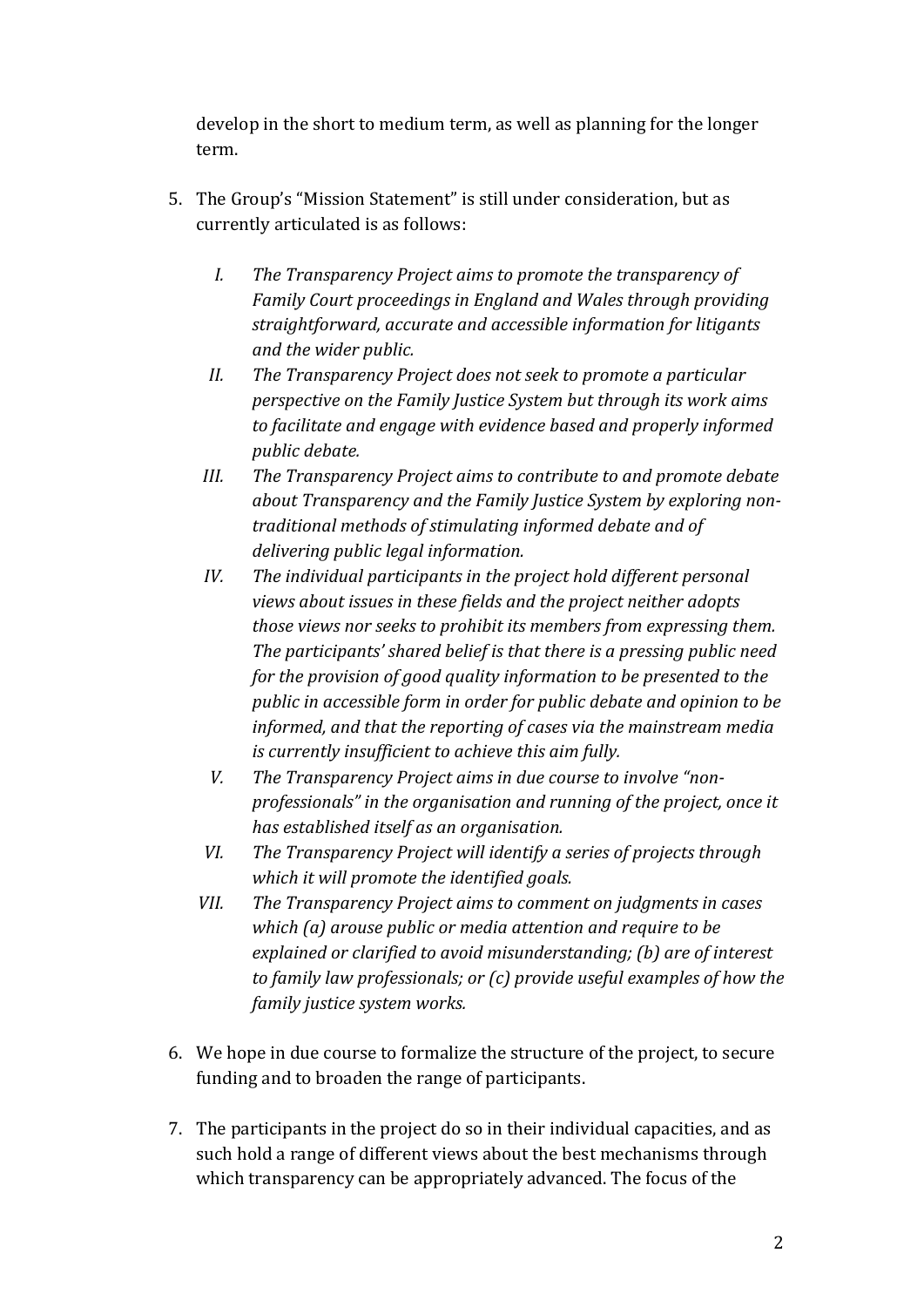group's work so far has been in signposting, interpreting and making accessible information that is already in the public domain rather than upon the difficult questions posed in the consultation which deal with the tension between greater openness and reduced privacy.

8. Whilst we are therefore not able as a group to offer responses to some of the specific questions posed in the consultation we would like to contribute this response so that any decisions taken or recommendations made take into account the work that we are doing and which we hope to do.

## **CURRENT WORK**

- 9. We are still working on our core documents, and defining short, medium and long term goals.
- 10. We are considering how we should structure and govern ourselves and how we should involve "stakeholders" and interested persons.
- 11. We are considering what funding streams may be available to us in order to move beyond the concept stage and to ensure that the work of the project is sustainable.
- 12. We are blogging regularly about transparency issues, and providing accessible information and explanation about cases which have received media attention, based upon publicly available information, to which we signpost readers. In this way we hope that interested readers who have read something in a newspaper will be able to locate the source material and form their own informed view.
- 13. We have begun to compile a list of resources to assist members of the public in understanding the law and procedure in this area.
- 14. We have begun to write a dictionary explaining commonly used legal terms like "threshold".
- 15. We are considering the feasibility of a court-based data collection project which attempted to track patterns and correlations not currently identifiable from official statistics.
- 16. We are discussing a project that might seek to identify good practice in accessible judgment writing and which might seek to identify examples of good and less good practice. We might investigate with non-lawyers what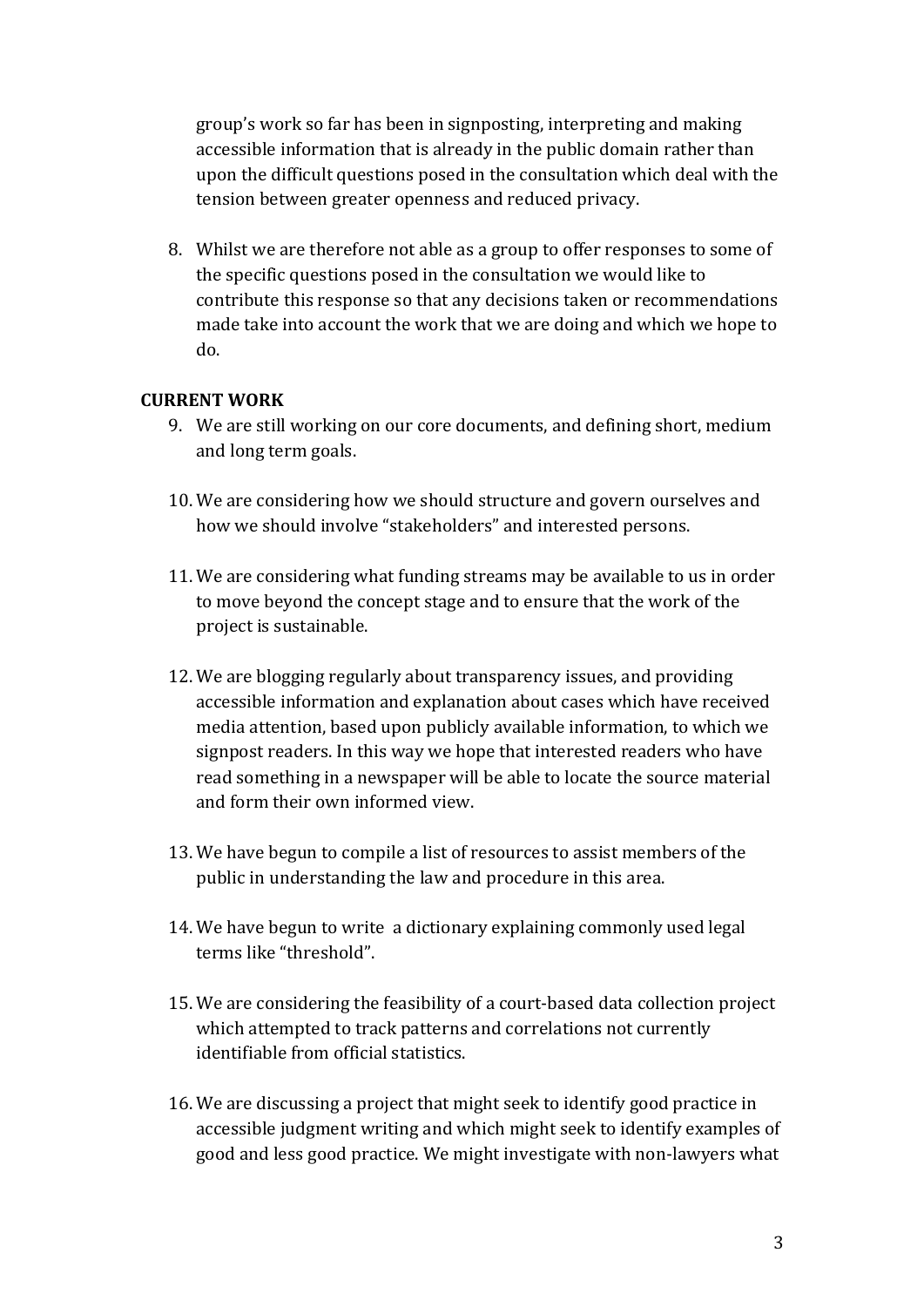works and what does not and road-test a number of judgments to see how much they are able to learn.

## **FUTURE WORK**

17. We are considering whether in due course we will be able to develop a court reporting project using accredited volunteer reporters. Our aim would then be to use standardized formats for reporting cases so that the project website can become a reliable and respected source of clear explanation of notorious cases, published judgments and of more routine cases that are neither reported nor published. We would like the site to be a resource for those trying to track what publicly available information on a particular case is out there.

#### **SOME VIEWS ABOUT TRANSPARENCY GENERALLY**

- 18. Alongside the questions raised by this consultation, which relate to the quite discrete issue of disclosure of documents to members of the press in order to aid accurate and informative reporting by them, and the possible holding of public hearings, we would suggest that there are a range of other measures which have significant potential for making family proceedings more accessible and more understandable (i.e. transparent) than simply putting more information in the hands of the press. We consider that transparency can be best enhanced by the facilitation of other channels of information, such as legal blogging, *in addition to* the accredited media. We consider that a healthy and constructive public debate will be facilitated and stimulated through plurality of sources of information and modes of delivery, and in particular we consider that confining disclosure of information and access to courts to solely the mainstream media will hamper the effectiveness of any transparency agenda by virtue of the commercial imperatives under which the mainstream media operate.
- 19. While we acknowledge the excellent contribution made by BAILII  $(\text{http://BAILII.org})$  to public access to court judgments, we believe that this is only partially successful as a transparency exercise, given that judgments are not always written with the wider public in mind. The lack of signposting, for example as to which are binding precedent, can be confusing for the lay reader. As noted in the evaluation of the Family Court Information Pilot, BAILII can be difficult to navigate. With the growing number of litigants in person, we anticipate an increasing rate of non-professionals attempting to analyse the relevance of reported cases.
- 20. We think it is important that any attempt to formulate a policy/response to issues around increased transparency in the process or greater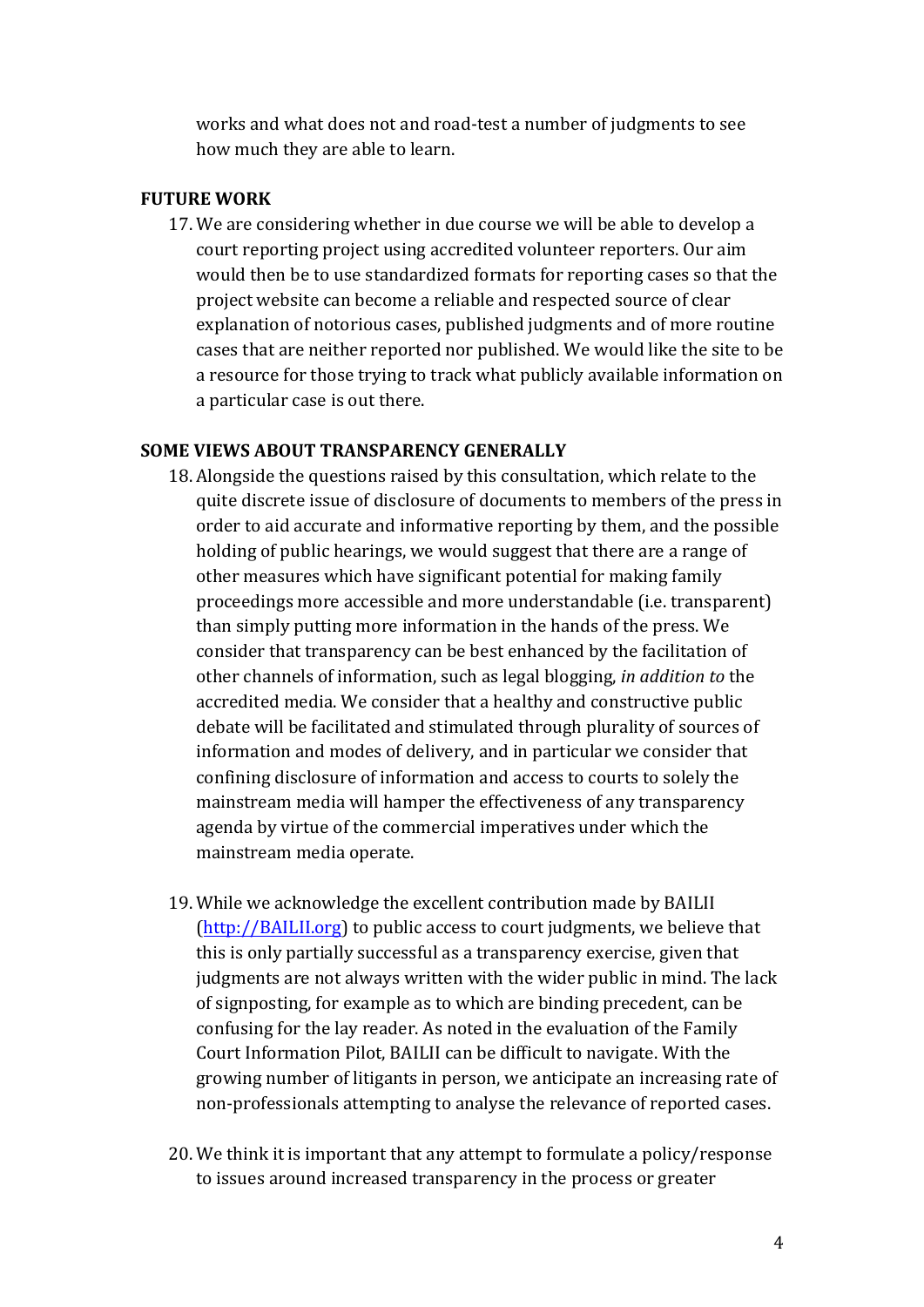dissemination of information, must understand and reflect upon the amount of information that is already out there. The impact of public electronic communications networks has been rapid and immense. There are many internet groups routinely publishing information that identifies children in care proceedings by name and by image. We can't pretend this isn't happening or that it will be easy to stop or even contain. Further, we think that enforcement in respect of the publication of information arising from family proceedings is variable and inconsistent. In the experience of our members, the complex mish-mash of primary and secondary legislation and guidance may operate as a constraint on publication by legal bloggers and other professionals (because of their professional conduct obligations and/or lack of insurance or indemnity cover by an employer). However, this group may have a legitimate wish to publish information by way of correction, clarification or explanation of material that has been published by the media or by individuals or organisations. Often litigants and campaigners will ignore the "privacy" provisions and publish material, whereas professionals are unable to correct or explain as a result of their respect for the law and the need to be cautious about breaches of rules or unauthorized / inappropriate breaches of privacy.

- 21. The members of the project all share the view that there will be cases where for good reason there should be restrictions on reporting or naming of individuals (particularly children) involved in family cases. However, from the perspective of those familiar with electronic communications (blogs and social media) any idea that Family Court proceedings are "secret" (in the sense that information is not in the public domain about individual cases) except where specifically authorised - is far from the reality - from our perspective the Family Courts are rather more like a "leaky sieve" than a secret system of justice. Whether or not one approves of such commonplace publication of such intimate information as a "good idea", there is little evidence that we are aware of demonstrating specific harm to children arising from such breaches of the privacy rules, which self evidently involves a large number of children.
- 22. We do wonder whether or not ultimately it might be more productive to streamline and clarify the rules and provisions about privacy so that a more permissive position is adopted as "default", and to focus efforts upon the proper imposition of specific restrictions on publication of information in those cases were a specific justification or need exists.
- 23. One example of this is a case reported on the website of a major newspaper in Jun 2014 under the headline "The loving grandparents *forced to fight tooth and nail to stop social services giving away their*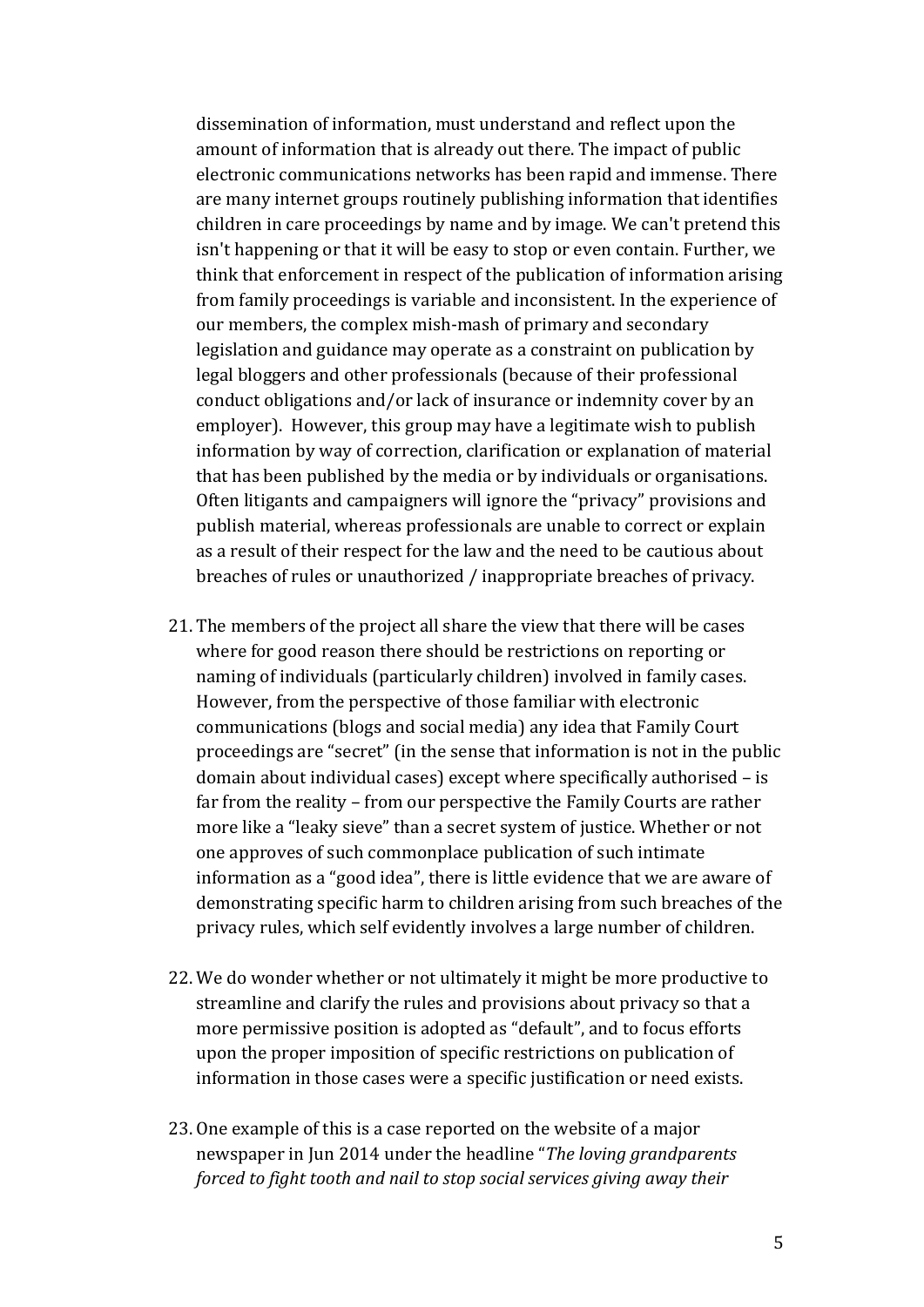*grandchild*". The report is still online. It names and shows photographs of the child and her grandparents and special guardians, whilst stating that the name of the mother (who is said to have mental health problems) has been changed for legal reasons. As it is the intention of the group to publish this response on the project website, a link is not provided here, but will be provided under separate cover. This case appears to be clearly identifiable as a case also reported on BAILII. There are a number of discrepancies between the newspaper report and judgment relating to the appeal which our legal blogging members wished to explore and point out, but as a result of a lack of clarity about what was permissible, they felt unable to do so. The judgment of the final disposal in favour of the grandparents about whom the article is written does not appear to have been published.

- 24. We also consider that the operation and interplay between s97 Children Act 1989 and s12 Administration of Justice Act 1960 is highly confusing and unclear (to both lawyers and non-lawyers), particularly where proceedings have concluded and s97 no longer applies, but where the press or litigants name a family as being the subject of proceedings. In the absence of a specific RRO (Reporting Restriction Order), enforceability of s12 or the rubric in any judgment is unclear and confusing, both preventing legal bloggers from risking comment, and enabling litigants to argue they reasonably thought they were permitted to publish.
- 25. Insofar as information is to be made available to accredited media we would ask whether it might be also given to certain other specified categories of individuals or accredited organisations (such as for example The Transparency Project or its volunteers once it is fully established).
- 26. The members of the project would welcome further consideration being given to the question of whether access to certain types of Family Court hearing should be granted to other specified categories of person broader than the current "accredited media representative" but without permitting the attendance of the public at large. For example, should practising family lawyers (subject to regulation by the relevant professional body) or practising lawyers in other fields, or legal academics be routinely permitted to attend family court hearings, subject to the court retaining the power to exclude them in appropriate cases? Would it be possible for the Transparency Project or some other body to devise an accreditation programme to permit other responsible legal commentators who are not "press" to attend court hearings? Some of the reasons we think this might be appropriate / practical are set out in the originating blog post and are not rehearsed here.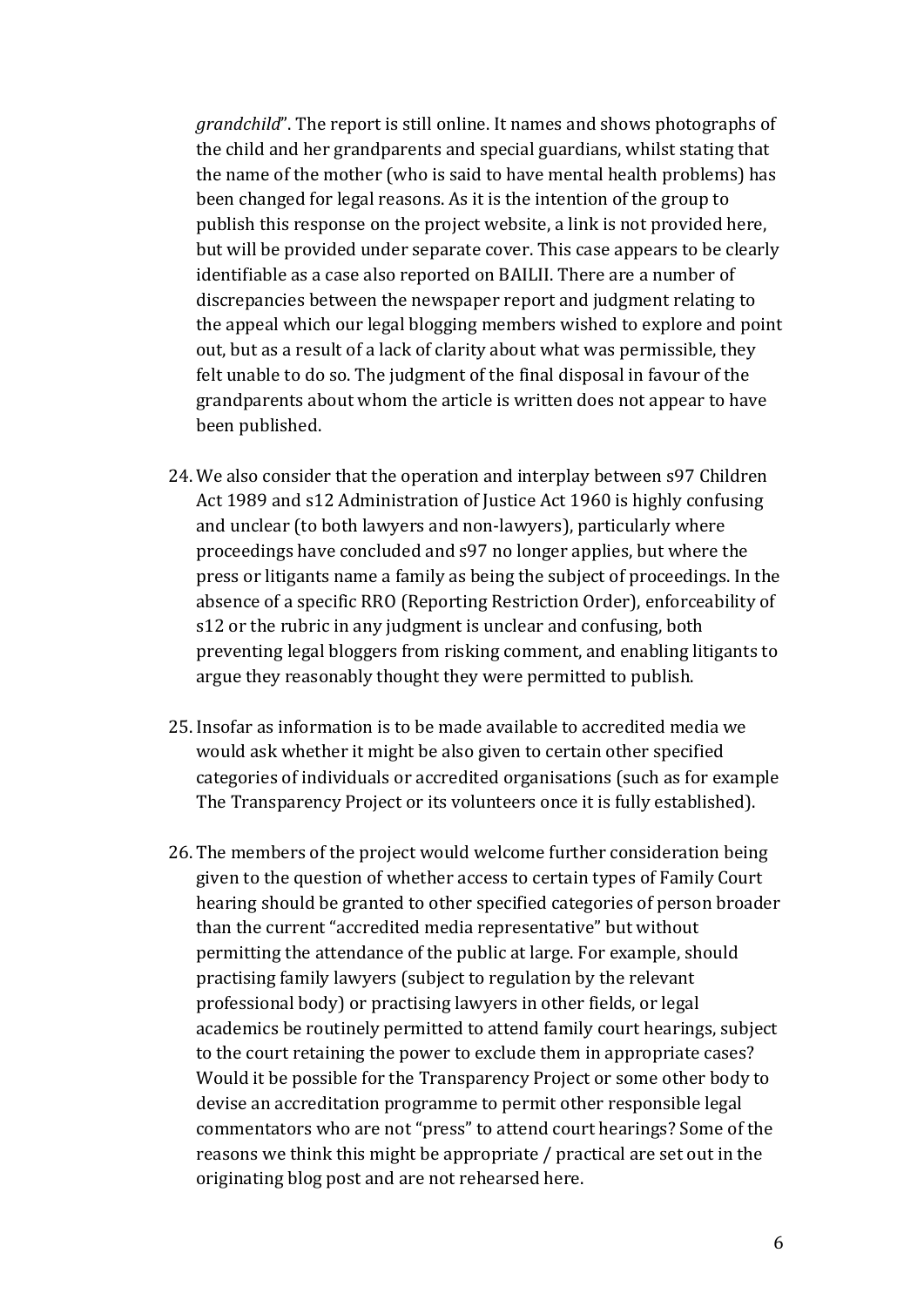27. We would also welcome further consideration of whether a process could be devised whereby, following attendance at court by a member of the new category of person permitted into court, and in cases where publication of a judgment was unlikely, a draft of an anonymised proposed document for publication could be submitted to the court and all parties through a sort of "special procedure", and if unopposed permission could be dealt with on paper. This would enable projects like ours to publish short informative / illustrative accounts of the sorts of cases regularly dealt with in the Family Court but which are not visible through published judgments on BAILII because they contain no important point of law or practice.

#### **THE SPECIFIC OUESTIONS**

Which types of documents should be included in category (1) and which types of expert in category (2)?

- 28. We are unclear from the consultation document what use it is intended media representatives should be permitted to make of any documents disclosed to them, or what is meant by "appropriate restrictions and safeguards". We assume that the intention is that the press should not be permitted to report the contents of those documents without specific application under Family Procedure Rules 2010 r12 or otherwise, but are concerned that any move towards disclosure of documents to the press should be accompanied by absolute clarity as to what can and cannot be reported in the absence of a specific permissive order.
- 29. We consider that the list of documents prepared by advocates as set out in the consultation would be helpful to any person seeking to understand and accurately report or explain the proceedings. We are doubtful whether, if such documents are to be routinely disclosed, and bearing in mind the time pressure under which they are usually prepared by advocates (with no prospect for either specific client approval before submission or the obtaining of informed consent to disclosure of them). the consequence of the proposed routine disclosure might not be very anodyne documents which are of little help to reporters and of less help to the court than might otherwise be the case. We think that there are data protection and client instructions / consent issues as well as cost / funding implications of disclosure of documents and of any expectation that documents when prepared will need to be suitable for disclosure.
- 30. We are unclear as to whether the question is intended to refer to the "hard sciences" or a broader range of expert disciplines. We think it will rarely be appropriate for the contents of psychological or psychiatric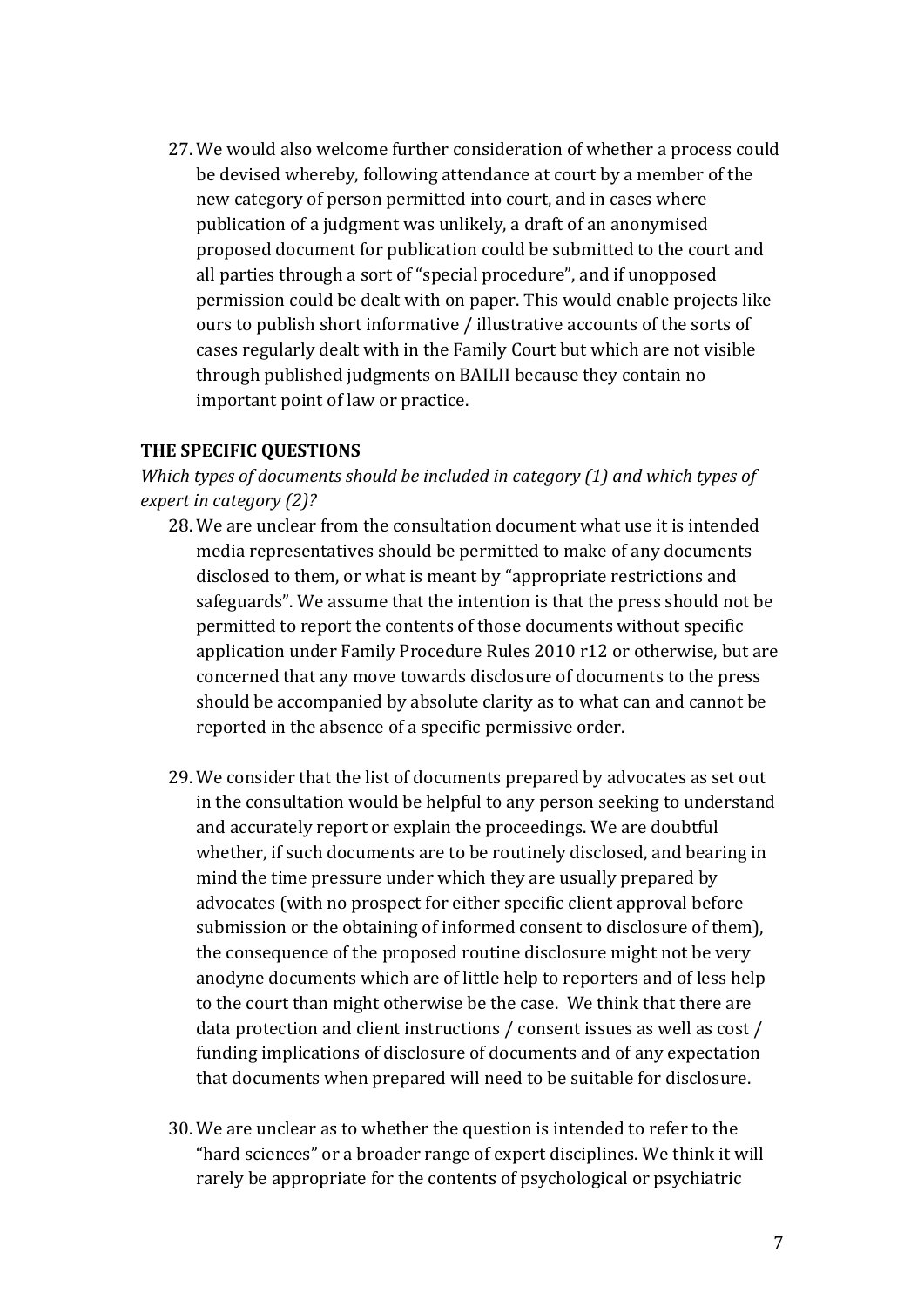reports to be disclosed. We think that the provision of medical reports, such as those relating to mechanism of injury, are likely to be helpful in understanding hearings pertaining to suspected Non accidental injury.

31. If the sorts of documents contained in category  $(1)$  or  $(2)$  are to be disclosed we consider that they should also be disclosed to any extended categories of person permitted access to hearings as proposed above.

Should access to such documents be confined to those members of the accredited media who actually attend the hearing or extend to any member of the accredited media entitled to attend the hearing, whether or not they do attend?

32. We think it should be confined to persons present at the hearing or who have been present at the previous hearing.

## What further restrictions and safeguards are desirable?

33. We think that a rubric should be attached to all such documents, or that a rule should provide that any such documents are to be treated as if the rubric applies.

#### What types of family case might initially be appropriate for hearing in public?

- 34. Members of the group have different views about this, but agree that the debate about transparency needs to be broadened beyond the current secret : open dichotomy. Neither fully open courts nor media reporting will achieve transparency. Courtrooms literally open to the public, without providing better quality information and better tools to interpret and understand what is happening, are unlikely to further the transparency agenda to any meaningful extent.
- 35. We consider that a broadening of the debate about how transparency can be achieved is likely to promote initiatives which are better able to promote transparency without compromising or risking the compromise of child privacy than the mere publication of judgments or holding of open hearings.
- 36. The consultation identifies a number of consequences of sitting in public in terms of subsequent use or publication of information arising. It is difficult to see how this issue could be resolved without either primary legislation or the making of injunctive orders in many cases that were held in public, as substitutes for the protection lost by sitting in public.
- 37. In our view s12 Administration of Justice Act 1960 is widely misunderstood or ignored. Significant amounts of information exist on the internet which appear to be in breach of that provision.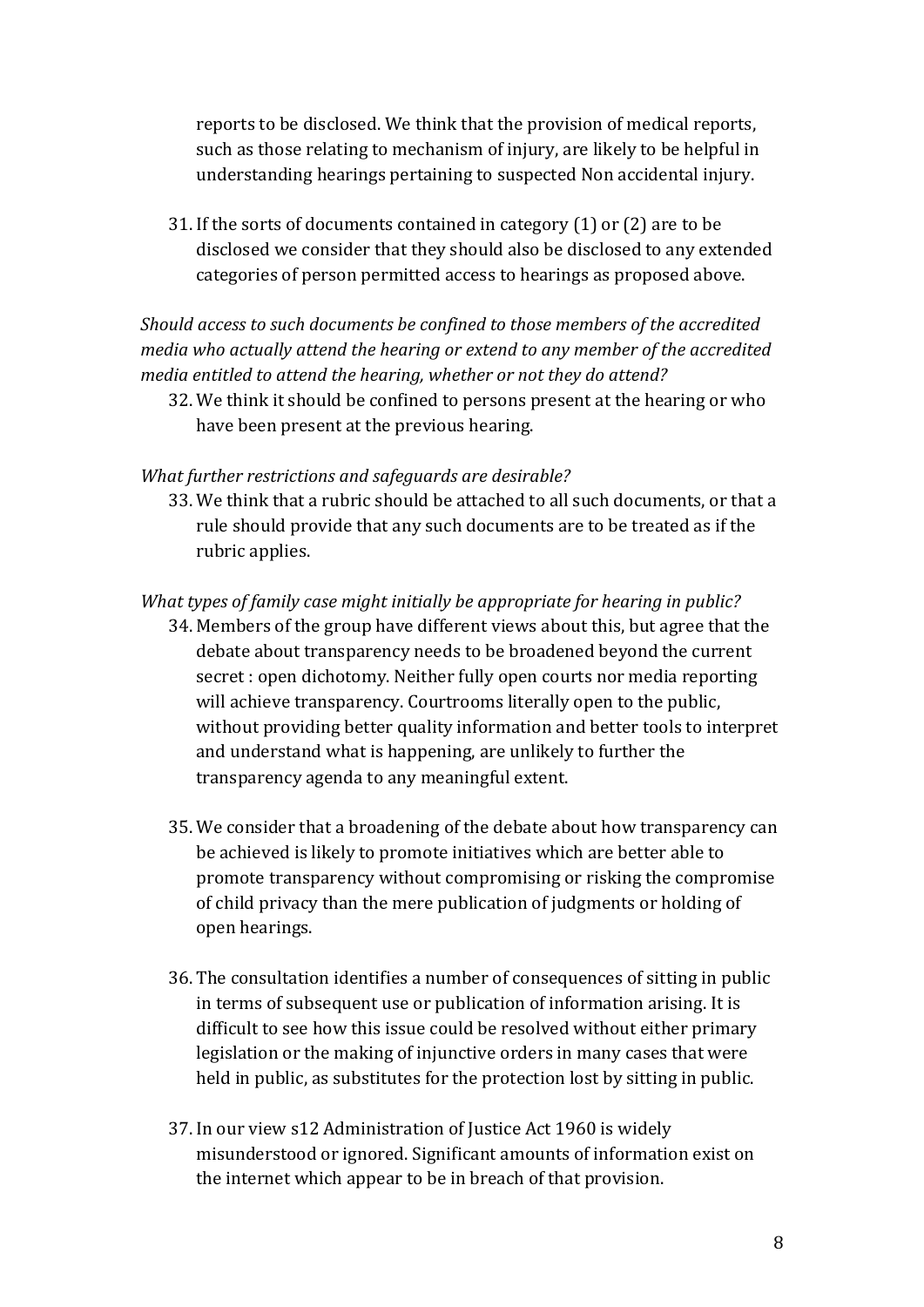- 38. In addition, we would like to propose that consideration should be given to providing some mechanism or resource whereby responsible legal bloggers or projects like our own who wish to comment upon Family Court matters that are reported in the media, or to signpost to the applicable judgment on BA can check whether or not any RROs are in place and whether or not proceedings are ongoing (and therefore whether s97 CA 1989 applies). The Judicial College guidance on reporting restrictions in criminal proceedings (June 2014) (http://www.judiciary.gov.uk/wp-content/uploads/2014/06/Reporting-Restrictions-Guide-2014-FINAL.pdf) provide a helpful template which could be adapted to the Family Court proceedings to explain the status of particular proceedings. At present judgments pertaining to RROs are often published on BAILII but the orders themselves may not be published, and are not always published immediately. We think there might be an online list with restricted access or a central email address or telephone number that would enable the issue to be checked before publication of any potentially impermissible material. At present public debate and understanding cannot be promoted by linking news items which name or provide potentially identifying information about a family to a BAILII judgment.
- 39. We also wonder whether the standard rubric might be amended to provide that publication of the contents of a judgment is permitted on the condition that a link back to the BAILII judgment is provided (in the case of online publications) or neutral citation reference given (in the case of print publications).

## **OTHER MATTERS**

#### The impact of the Practice Guidance to date

- 40. We think that there is certain breadth of judicial attitude and practice in response to the existing practice guidance, in part due to pressure on judicial time and court resource generally and on occasion for apparently more philosophical reasons.
- 41. There appear to be resource implications for advocates who frequently appear in certain courts being asked to type and agree a note of judgment to save the cost of obtaining a transcript (this is a phenomenon which also arises when there is a need to produce judgments speedily to be sent to the Legal Aid Agency in order to resolve or prevent funding disputes about matters such as expert evidence).